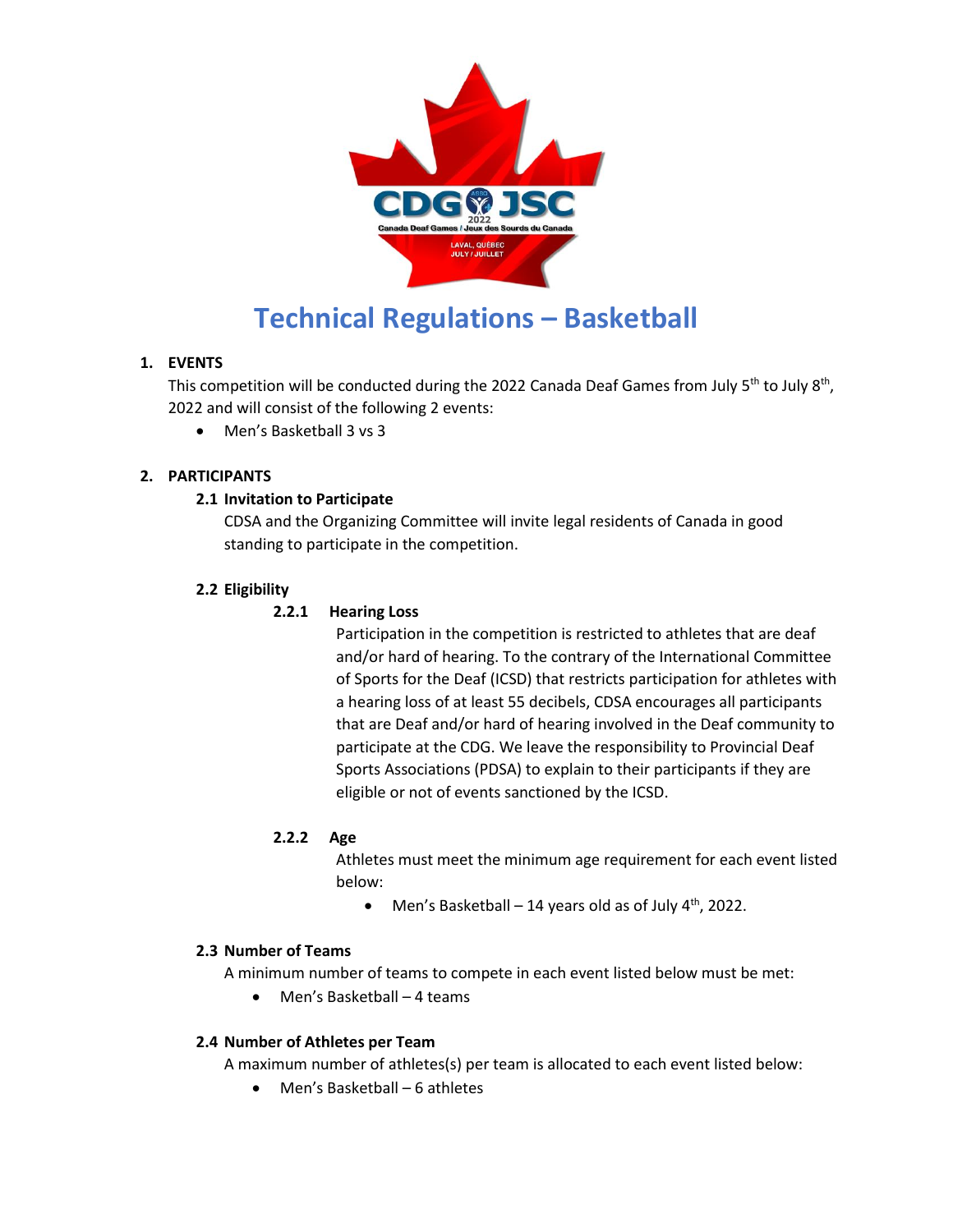Women's Basketball – 6 athletes

A minimum number of athletes(s) per team in each event listed below must be met:

Men's Basketball – 4 athletes

# **3 COMPETITION RULES AND REGULATIONS**

## **3.1 Technical Organization**

Canadian Deaf Sports Association (CDSA) is responsible for the technical organization of the competition in conjunction with Basketball Canada.

## **3.2 Technical Committee**

The Technical Committee is compromised of the CDSA Technical Director and other members nominated by the CDG 2022 Organizing Committee and approved by CDSA:

Jean-Marc Major – CDSA Technical Director (Chair) To be determined – Chief Umpire Fallon Casista-Bolduc et Michèle Dion – CDG 2022 Representative

## **3.3 Competition Rules**

The competitions will be conducted in accordance with the Rules and Regulations of the International Basketball Federation (FIBA) (version: [FIBA Official 3x3 Basketball Rules -](https://fiba3x3.com/docs/fiba-3x3-basketball-rules-full-version.pdf) [September 2019\)](https://fiba3x3.com/docs/fiba-3x3-basketball-rules-full-version.pdf). In case of disagreement in the interpretation of the Rules and Regulations, the English text shall prevail.

# **3.4 Competition Equipment**

All equipment used during competition must comply with the FIBA Rules and Regulations.

#### **3.5 Competition Clothing**

Participants must wear competitive uniforms in accordance with the FIBA Rules and Regulations.

#### **3.6 Competition Schedule**

The competition schedule for all events will be conducted under control of the Technical Committee and in according with the FIBA Rules and Regulations.